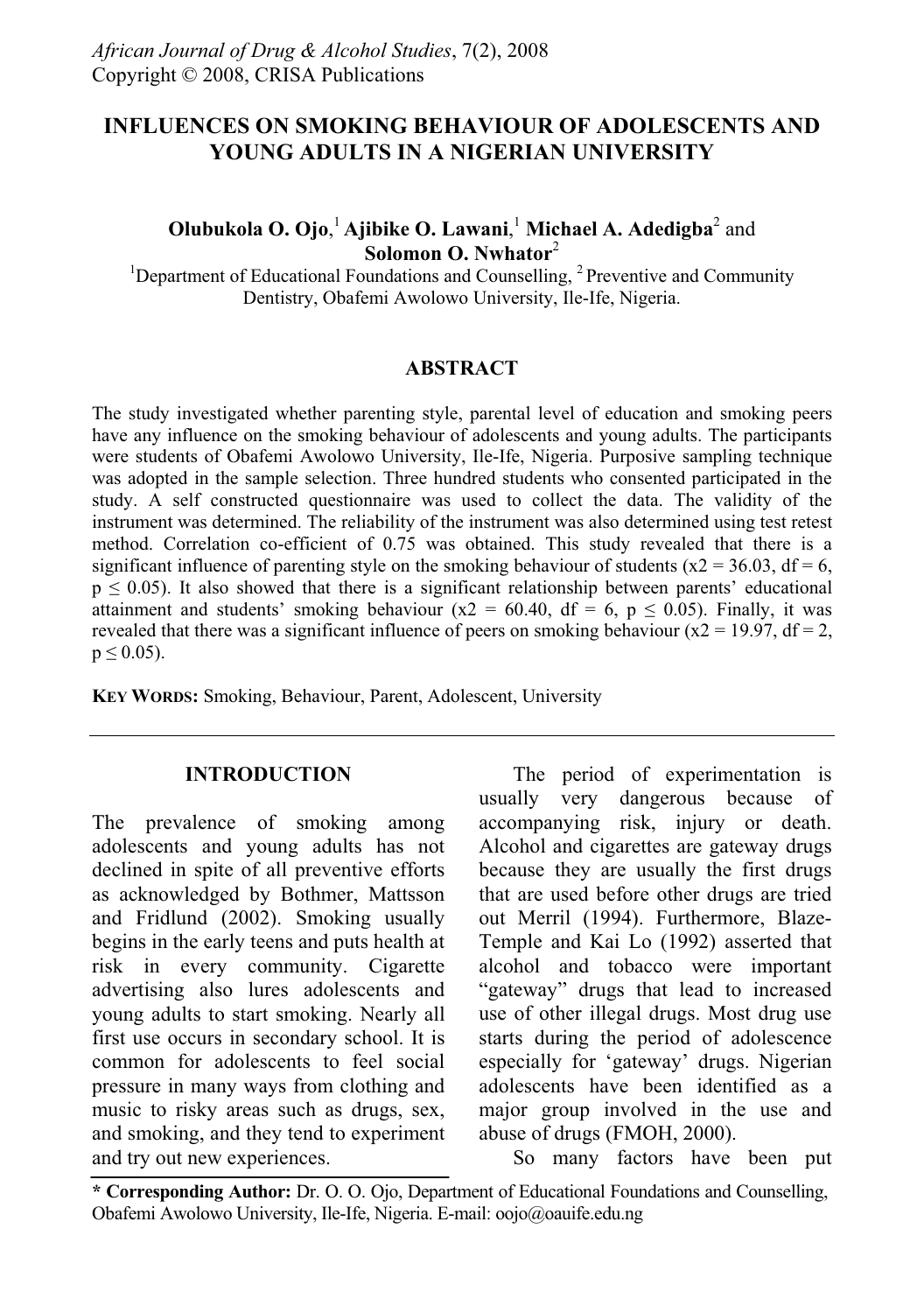forward for adolescents' and young adults' engagement in smoking among which are for normal developmental changes, psychological factors, social environment and sexual factors. Under normal developmental changes, influence of peers, the need to conform and direct craving for cigarettes/alcohol use (gateway drugs) have been mentioned. For psychological factors, emotional problems such as low self-esteem, dissatisfaction with life, less social confidence, need for approval, anxiety, restlessness, promiscuity, antisocial and conduct symptoms were identified. Considering social environment, family influences (when adolescents have parents who are unstable and engage in smoking, drug use and drink), role of the media (for instance advertisements for cigarettes, alcohol, portray people who drink and smoke as sexy, manly and sophisticated) have also been mentioned. With respect to sexual factors, typically adolescents who are preoccupied with sex and sexual performance most frequently smoke and use psychoactive drugs. The earlier the age, the more likely dependence will occur.

Karen et. al. (1992) reviewed findings from 27 prospective studies of the onset of cigarette smoking conducted since 1980. Almost 300 measures of predictors of smoking onset were examined, and 74% of them provided multivariate support for predictors of onset derived from theory and previous empirical findings. Expected relationships were strongly supported for (a) socioeconomic status, with students with compromised status being more likely to try smoking; (b) social bonding variables, particularly peer and school bonding, with less support for family bonding; (c) social learning variables, especially peer smoking and approval, prevalence estimates, and offers/availability, with

less consistent support for parent smoking and approval; (d) refusal skills self efficacy; (e) knowledge, attitudes and intentions, with the expected stronger predictions from intentions than from attitudes than from knowledge; and (f) broad indicators of self-esteem. The few investigators who analyzed their data separately by age, gender, or ethnicity found many differences by these factors, though there were too few of them to detect any pattern with confidence. Though the 27 studies are far from perfect, we believe that they confirm the importance of many well-accepted predictors and raise some questions about others. In particular, family smoking, bonding and approval each received unexpectedly low support, It is not clear whether this lack of support reflects reality as it has always been, is due to a changing reality, reflects developmental changes, either in the age of subjects or the stage of onset, or is due to poor measurement and too few tests.

According to Simons-Morton, Haynie, Crump, Eitel, Saylor (2001) social influences can promote or discourage adolescent substance use. The authors surveyed 4,263 sixth- to eighthgrade students to assess the effect of peer and parent influences on adolescent substance use. The authors conducted separate multiple logistic regression analyses for smoking and drinking, controlling for grade, sex, and race. Positive independent associations with smoking and drinking were found for direct peer pressure and associating with problem-behaving friends. Independent negative associations with smoking and drinking were also found for parent involvement, parent expectations, and parent regard. In an analysis of interactions, peer pressure was positively associated with drinking for girls but not for boys and problem-behaving friends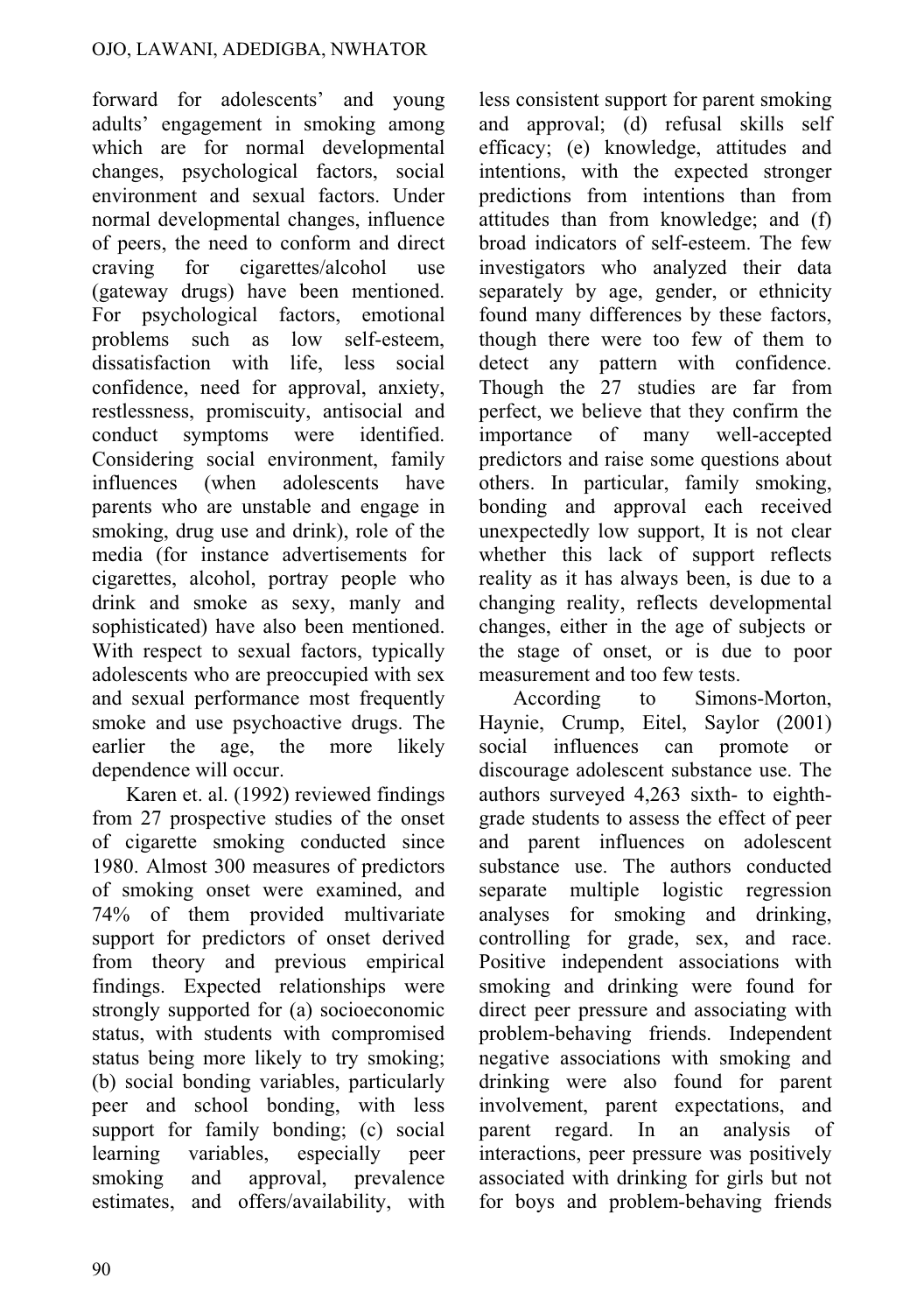was positively associated with drinking for both boys and girls. The findings revealed that associating with deviant peers promotes smoking and drinking while authoritative parenting protects against smoking and drinking.

According to Karen (1992) the family unit is the primary source of transmission of basic social, cultural, genetic, and biological factors that may underlie individual differences in smoking. Past researches emphasised the important role that family related variables play in the prediction of various adolescent and young adults' risky behaviours (Hawkins et al., 1992; Kandel, 1996}. In a study by Borthmer et. al. (2002) investigating the influence of smoking habits of family members on tobacco use by adolescents, the results reveal that smoking habits by relatives, especially siblings influenced tobacco use by adolescents. They also found an association between smoking by adolescents and mother's employment and between the smoking status of girls and family status.

Also much importance is attached to the role that parents play in the behavioural development of their child. According to Darling and Steinberg (1993), parenting is a complex activity that include much specific behaviour that works individually and together to influence child's outcomes. Research on adolescent cigarette smoking has attempted to measure the role of parents in preventing smoking experimentation and uptake. However, aspects of parental influence have often been limited to parental smoking behaviour or antismoking socialization. Only a limited number of studies considered the hypothesis that the influence of parenting on adolescent current cigarette smoking may extend beyond parental behaviour and antismoking socialization to consider broader measures of the parent-child relationship, such as parenting style. (Chassin, Presson, Rose, Sherman, Davis and Gonzalez, 2005)

Parenting style is one of the primary determinants of a child's outcome because parents are the first contact of a child and also their primary role model. This view was supported by the U.S National centre for education statistics (1999) that stressful family environments as well as role modelling of inappropriate behaviour can contribute to the development of risky behaviour. O'Byrne, Haddock and Poston (2002) investigated whether parenting style is an independent risk factor of smoking initiation and experimentation among adolescents, and whether there is a relationship between parenting style and nicotine dependence among smokers. Results from two logistic regression models indicate that although parenting style is not a significant risk factor for smoking experimentation, it is significant independent risk factor for smoking initiation. Smokers who were more ready to quit had higher parenting style scores than those who were not ready to quit, and smokers who had made a serious quit attempt (an indicator of nicotine addiction) had higher parenting style scores than those who had not made a quit attempt. Moreover, non smokers who reported they would smoke a cigarette if their best friend offered had significantly lower parenting style scores than those who reported they would not smoke a cigarette.

According to Baumrind (1989) four common group of parenting styles exist. They are authoritarian, permissive, authoritative and rejecting/neglecting. Huxley (2005) emphasized that these styles correspond to a balance of love and limits. Love and limits are terms that describe a parent's discipline orientation. Parents who use love as their primary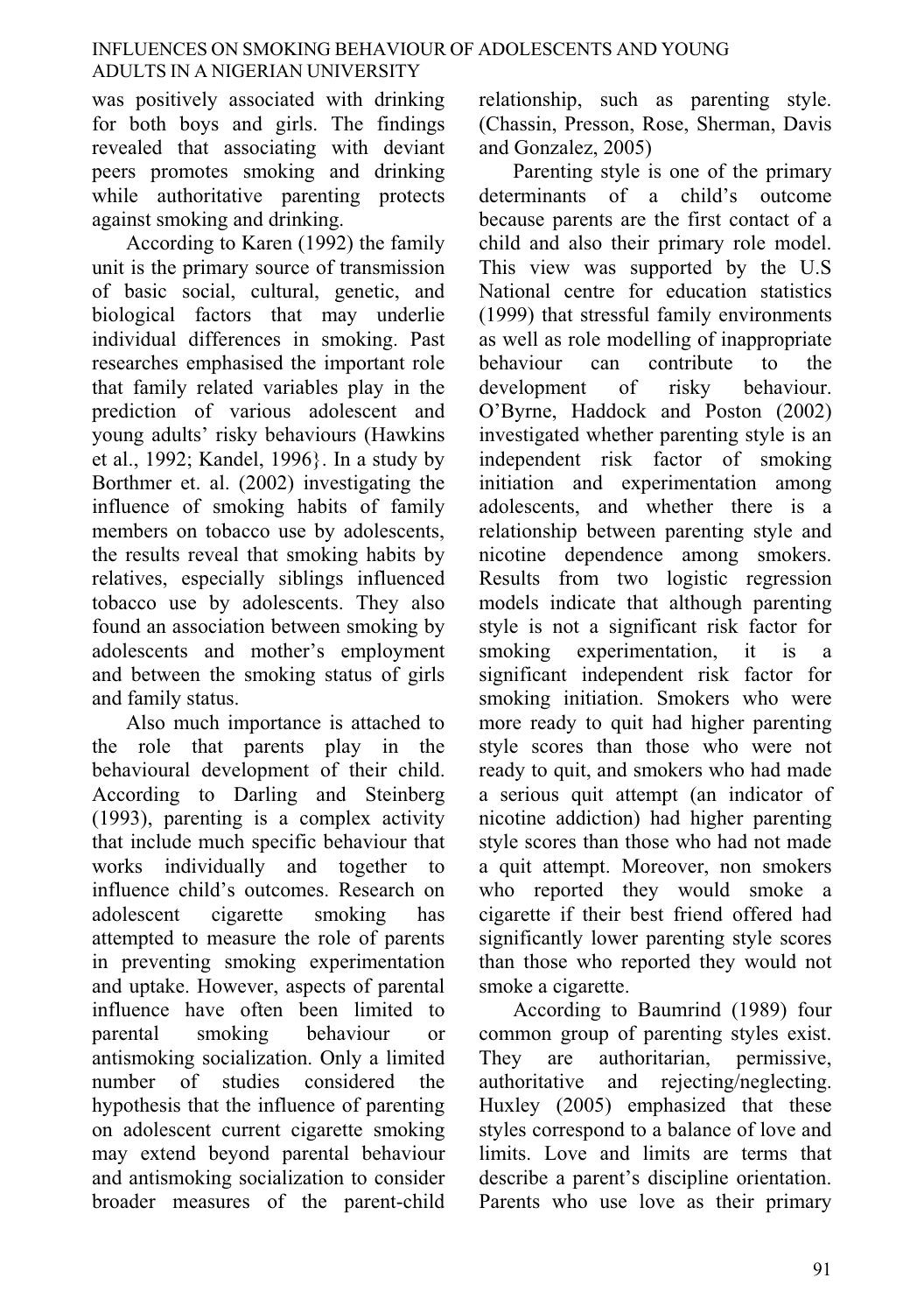style can be described as permissive parents. They consider love to be more important than limits. They also use attachment and bond they share with their children to teach them right from wrong. A lot of time is spent communicating, negotiating and reasoning with the child. It can also be said that they value increasing the child's esteem thus making them to feel special. Parents who adopt limits to be their primary style can be described as authoritarian parent. Such parents consider limits to be more important than love relationship. The use of external control is adopted to teach right from wrong. These parents are also quick to act on a discipline problem. The result of this style of parenting is that the children are usually quick to react and rarely get their parents to negotiate. Such parents place their value on teaching respect and providing structure. Rejecting and neglecting parents have low limits and low love. Low attention is placed on the style of parenting and hence low value is placed on the child. An understanding of certain behaviour exhibited by adolescents is an indication of parental discipline and overall condition in the home.

There are variations in the level and methods adopted by parents in controlling or socializing their children but there is an assumption that the primary role of all parents is to influence, teach and control their children Darling (1999). Authoritative parents are both demanding and responsive. "They monitor and impart clear standards for their children's conduct. They are assertive, but not intrusive and restrictive. Their disciplinary methods are supportive, rather than punitive. They want their children to be assertive as well as socially responsible, and self-regulated as well as cooperative. One key difference between authoritarian and authoritative parenting

is in the dimension of psychological control. Both authoritarian and authoritative parents place high demands on their children and expect their children to behave appropriately and obey parental rules. Authoritarian parents, however, also expect their children to accept their judgments, values, and goals without questioning. In contrast, authoritative parents are more open to give and take with their children and make greater use of explanations. Thus, although authoritative and authoritarian parents are equally high in behavioral control, authoritative parents tend to be low in psychological control, while authoritarian parents tend to be high.

While parenting style is widely believed to have significant direct influence on adolescents' decision about smoking, these influences are neither well documented nor well understood in this part of the world especially Nigeria, hence this study.

It has long been recognized that adolescents and young adults do not try cigarettes in a vacuum. Significant others such as friends, classmates, sibling or parents are the most important factors influencing smoking of adolescents and young adults in the society. Problems associated with smoking include failure to fulfil major roles at work, school, or home. Spear and Akers (1988) (e.g. repeated absences; expulsions from school and neglect of duties).Continued smoking and substance use can result in persistent or recurrent social or interpersonal problems (e.g., arguments with peers, siblings or physical fights). Acute intoxication also follows excessive smoking and ingestion of substance resulting in symptoms of disruption of cognitive processes, affect or behaviour. Medical problems are also related to smoking. Most of these medical effects are attributable to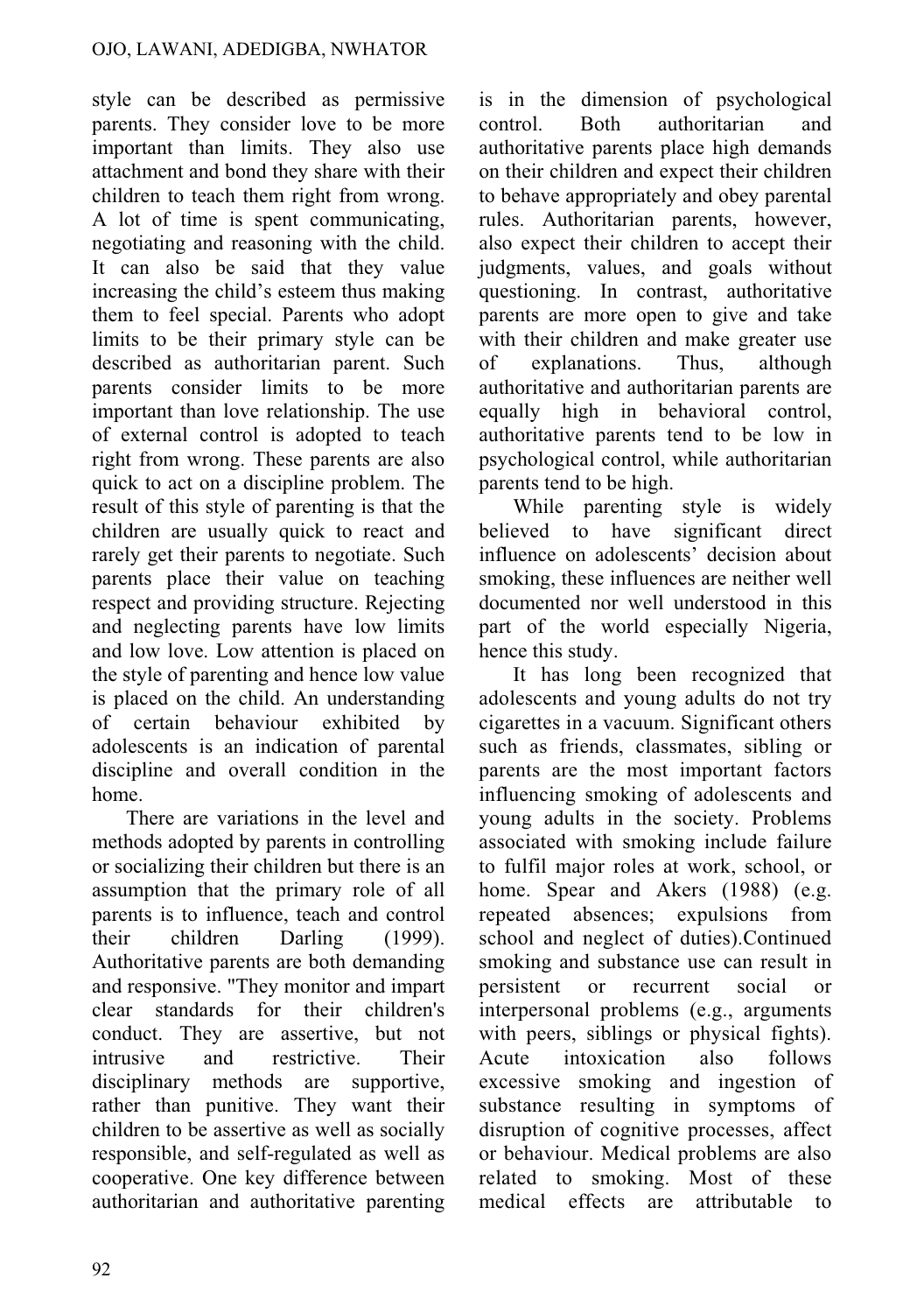nicotine chronic toxicity (Alfred et al., 1990). There are also consequences to the community such as economic loss, damage to machinery, ill health and pressure on public health institutions. There is also pressure on the legal, judicial and security services.

In this study it is assumed that peers, parenting style and some other variables like the education of the parents might influence adolescent and young adults smoking behaviour. Education of the parents possibly has bearing with parenting style which then reflects on the children's behaviour. Furthermore, parental level of education might determine the kind of lifestyles parents have and may likely influence adolescents lifestyles also in the mode of social and instrumental competence. Since cigarette is a gateway to other illicit drugs it appears as a good starting point for research and developing possible interventions. In the literature smoking behaviours has been found to be associated with many variables such as income and marital status (Fakuda, Nakamuk, Takano, 2005), work stress (Kouvonen, Kivinaki, Virtanen, and Vahtera, 2005), peer pressure ((Fergusson, Lynskey & Horwood, 1995), parent employment, parent attitude, ethnicity, household size and gender (Barbosa, Carlini-Coltrin & Silva-Filho, 1989; Muza et al., 1997; Horta, Calheiros, Pinheiro, Tomasi & Amaral, 2001; Malcon et al., 2003; Altobelli et al., 2005; Ivanovic, Castro & Ivanovic, 1997; Pinilla, González, Barber & Santana, 2002), age (Ahmed, Brown, Gary & Saadatmand, 1994; Barbosa et al., 1989; Ivanovic et al., 1997; Malcon et al., 2003; Muza et al., 1997), religiousity (Roff, Klemmack, Parker, Koening, Sawyer-Baker & Allman, 2005; Leigh, Bowen & Marlatt, 2005; Pirkle and Richter 2006) and schooling (Barbosa et al., 1989; Horta et al., 2001; Malcon et al., 2003; Pinilla et al. 2002; Leigh, et al. 2005).

Though smoking behaviour had been extensively examined in the western world as highlighted above, however it is important to find out what the situation is in other parts of the world. Western research had largely ignored other parts of the world especially events within the African setting thus justifying the need for this study.

In light of previous research and casual observations of the population under study, we hypothesized that smoking among young adults will be associated with (i) parenting styles, (ii) parental level of education, and (iii) influence of peers.

## **METHOD**

## *Participants*

The sample for this study was drawn from the student body of a large university in western Nigeria. All the 13 faculties in the university were represented in the survey due to the nature of the research. The sample consisted of 300 students in Part One. A total of 25 students each, identified by other students as smokers in their faculty and who consented to participate in the study were purposively selected for the study. Snowball sampling technique (whereby students help in the identification of student smokers) was adopted. This is because smoking openly is not done probably due to cultural and religious values. There are no written laws about this but it takes boldness for anyone to smoke openly during the day in the predominantly religious environment. Most smoking activities take place in the evenings, at parties and at certain places like drinking parlours, student union buildings and so on. This technique was therefore employed based on the above and the researchers' belief, that the student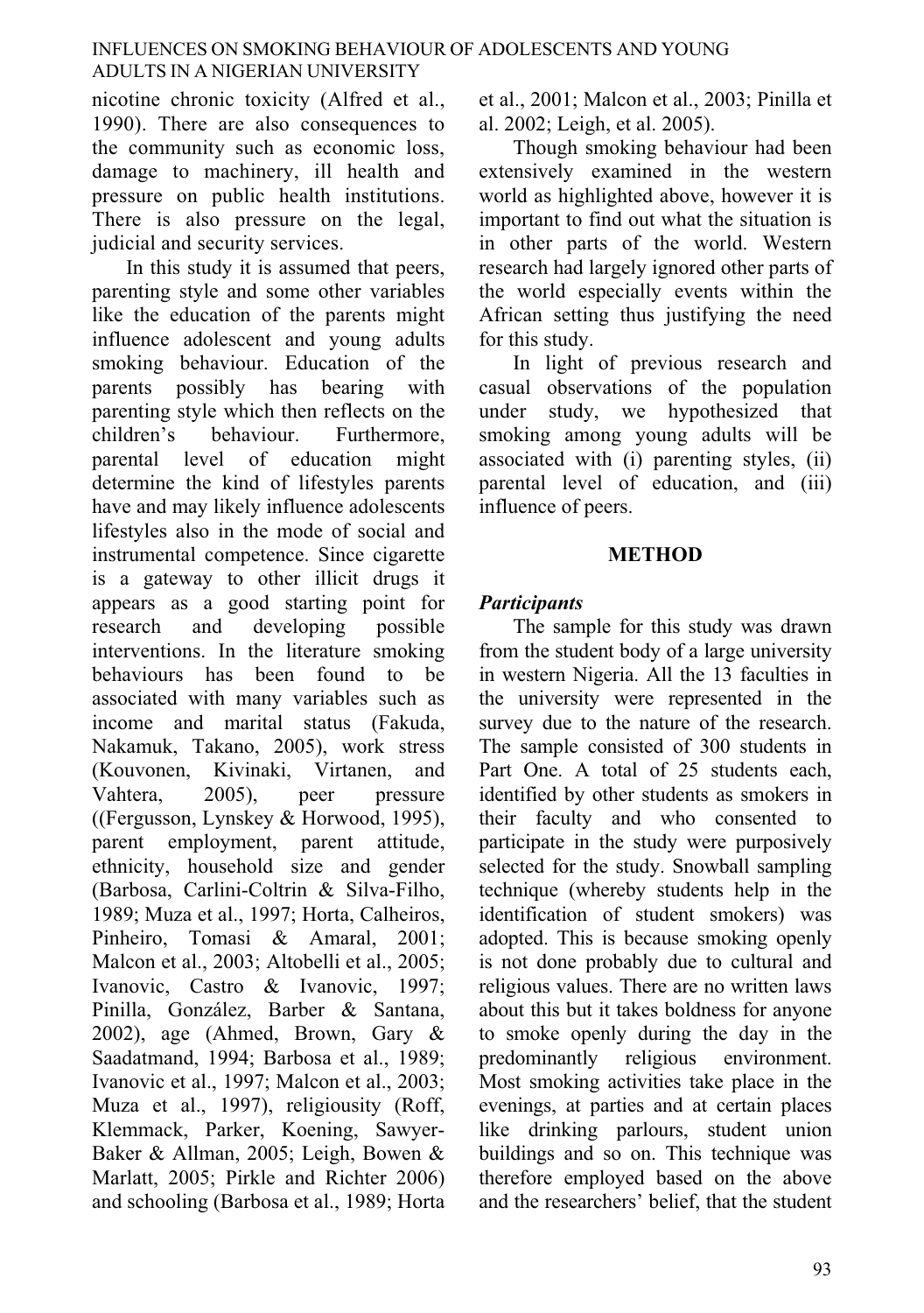can easily identify their colleagues who smoke.

# *Procedure and Instrument*

The researchers moved to other faculties once 25 smokers have been found in a faculty. Out of the 375 questionnaires obtained in all, only 300 were found useable. A self constructed questionnaire titled 'parenting style and adolescent smoking behaviour' (PSASB) was used to collect data. The instrument is divided into three sections. Section A elicited responses on respondents' demographic data. Section B determined the parenting style of the participants. Section C present questions on peers influence and smoking behaviour. The validity of the instrument was determined using expert judgement in the faculty and the reliability of the instrument was also determined using test retest method. A correlation coefficient of 0.75 was obtained which was deemed adequate for use for the study.

Data collected was analysed using simple percentages and chi-square analysis. All hypotheses are tested at 0.05level of significance.

## **RESULTS**

Two hundred and ten of the respondents were males while 90 were females, 70% and 30% respectively. One hundred and fifty nine of the respondents were between 16-19 years of age (53%); 95 were between 20-24 years (31.7%) and 46 were between 25 and 29 years (15.3%).

The first hypothesis stated that there would be a significant influence of parenting styles on smoking behaviour of adolescents and young adults. In testing this hypothesis, parenting style was classified into 4 categories, following Baumrind (1991): authoritarian, authoritative, permissive and

uninvolved. The smoking behaviour was also determined according to smoking habits of low, moderate and high. Scores was then correlated with scores of respondents from parenting style scale. Table 2 presents the results. As the table indicates, 10, 15 and 18 students with low, moderate and high smoking habits respectively experienced authoritarian parenting style. There were 31 low, 19 moderate and 97 high smokers that experienced authoritative parenting styles. For permissive parenting style, 27, 42 and 33 were low, moderate and high smokers respectively. 1 low, 2 moderate and 5 high smokers experienced uninvolved parenting styles. The chi-square analysis yielded a statistically significant influence of parenting style on smoking behaviour of students  $X^2$  (6) = 36.03,  $p < 0.05$ . The result showed that there is a significant influence of parenting style on smoking behaviour of students.

The second hypothesis stated that there would be a significant influence of parental level of education on smoking behaviour of students. To test this hypothesis parents were categorised into three groups which are no education, primary /secondary education and tertiary education. Chi-square analysis yielded a significant influence of parents' educational attainment on smoking behaviour  $X^2$  (6) = 60.40,  $p$  < .05. Table 3 presents the more detailed results.

As Table 3 indicates, two students with low smoking habits, 5 with moderate and 11 high smokers are from parents with no education at all. There were 21 students with low, 29 moderate and 114 high smokers with parents who have primary to secondary education only. Forty six students with low smoking habits, 44 moderate and 28 high smokers are from parents with tertiary education.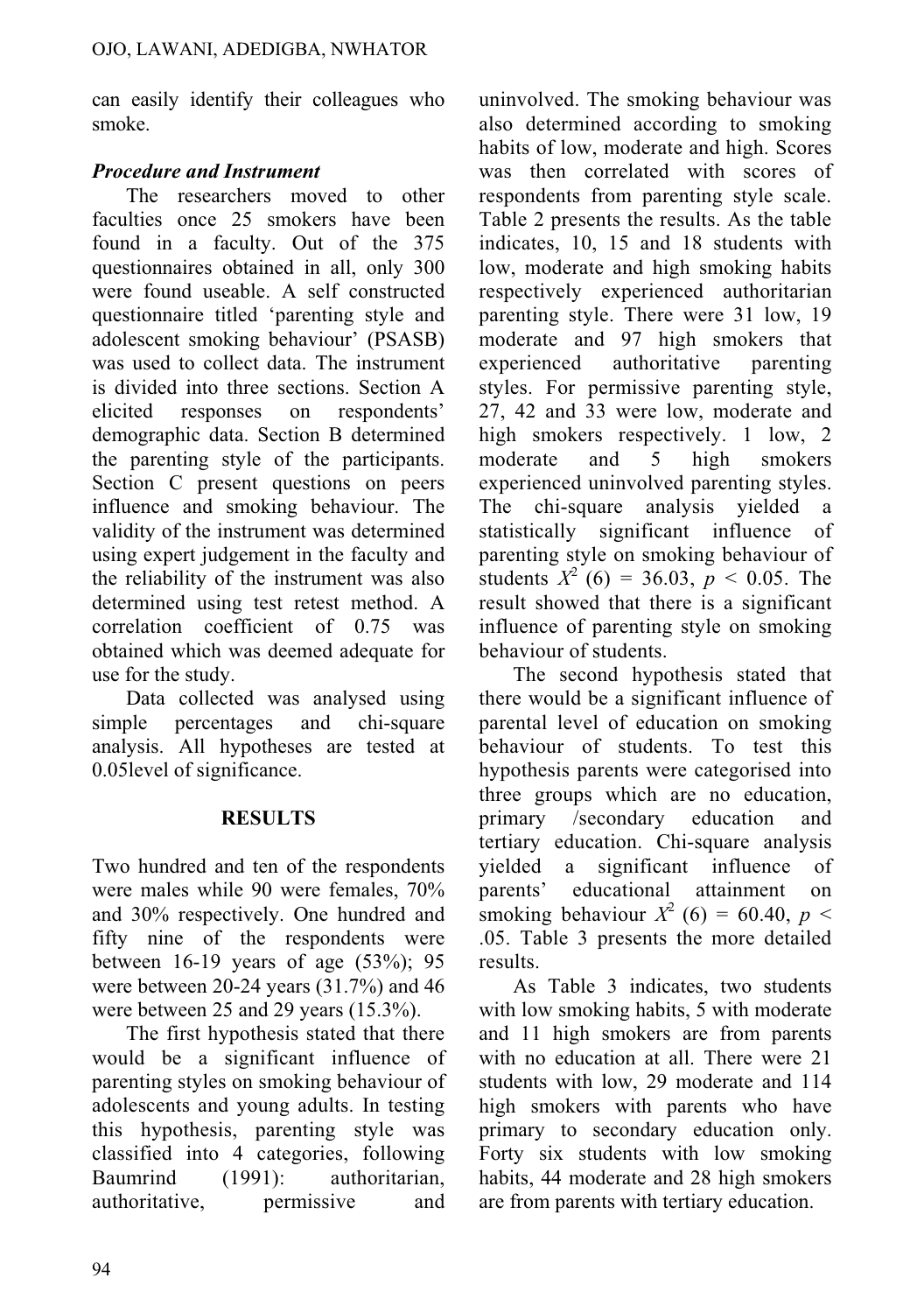| Variables            |                 | Number (n)     | Percentage $(\% )$ |
|----------------------|-----------------|----------------|--------------------|
| Sex                  | Male            | 210            | 70.0               |
|                      | Female          | 90             | 30.0               |
|                      |                 |                |                    |
| Total                |                 | 300            | 100.0              |
| Age                  | $16-19$ years   | 159            | 53.0               |
|                      | $20-24$ years   | 95             | 31.7               |
|                      | $25-29$ years   | 46             | 15.3               |
| Total                |                 | 300            | 100.0              |
| Fathers' Educational | None            |                |                    |
| Attainment           | Primary         | 12             | 4.0                |
|                      | Secondary       | 102            | 34.0               |
|                      | <b>NCE/OND</b>  | 92             | 30.7               |
|                      | <b>B.SC/HND</b> | 84             | 28.0               |
|                      | Postgraduate    | 10             | 3.3                |
| Total                |                 | 300            | 100.0              |
| Mothers' Educational | None            | 18             | 6.0                |
| Attainment           | Primary         | 22             | 7.3                |
|                      | Secondary       | 112            | 37.3               |
|                      | *NCE/OND        | 92             | 31.0               |
|                      | *B.SC/HND       | 53             | 17.0               |
|                      | Postgraduate    | $\overline{2}$ | 0.7                |
| Total                |                 | 300            | 100.0              |

|  |  |  |  | <b>Table 1:</b> Social and demographic characteristics of sample $(N = 300)$ |
|--|--|--|--|------------------------------------------------------------------------------|
|--|--|--|--|------------------------------------------------------------------------------|

\*NCE: National Certificate in Education, \*OND: Ordinary National Diploma, \*B.SC: Bachelor of Science degree, \*HND: Higher National Diploma.

**Table 2:** Influence of parenting styles on smoking behaviour

|                 |            | <b>Smoking Habits</b> |            | Total | $X^2$<br>calc. | $X^2$ tab | df | $P =$<br>value |
|-----------------|------------|-----------------------|------------|-------|----------------|-----------|----|----------------|
| Parenting style |            |                       |            |       |                |           |    |                |
|                 | Low        | Moderate              | High       |       |                |           |    |                |
| Authoritarian   | 10         | $15(10.5\%)$          | 18         | 43    |                |           |    |                |
|                 | $(9.9\%)$  |                       | $(21.9\%)$ |       |                |           |    |                |
| Authoritative   | 31         | 19 (38.2%)            | 97(75%)    | 147   |                |           |    |                |
|                 | $(33.8\%)$ |                       |            |       |                |           |    |                |
| Permissive      | 27         | 42 $(26.5\%)$         | 33(54%)    | 102   | 36.03          | 12.59     | 6  | P < 0.05       |
|                 | $(23.5\%)$ |                       |            |       |                |           |    |                |
| Uninvolved      | 1(8%)      | $2(2.1\%)$            | $5(4.1\%)$ | 8     |                |           |    |                |
| Total           | 69         | 78                    | 153        | 300   |                |           |    |                |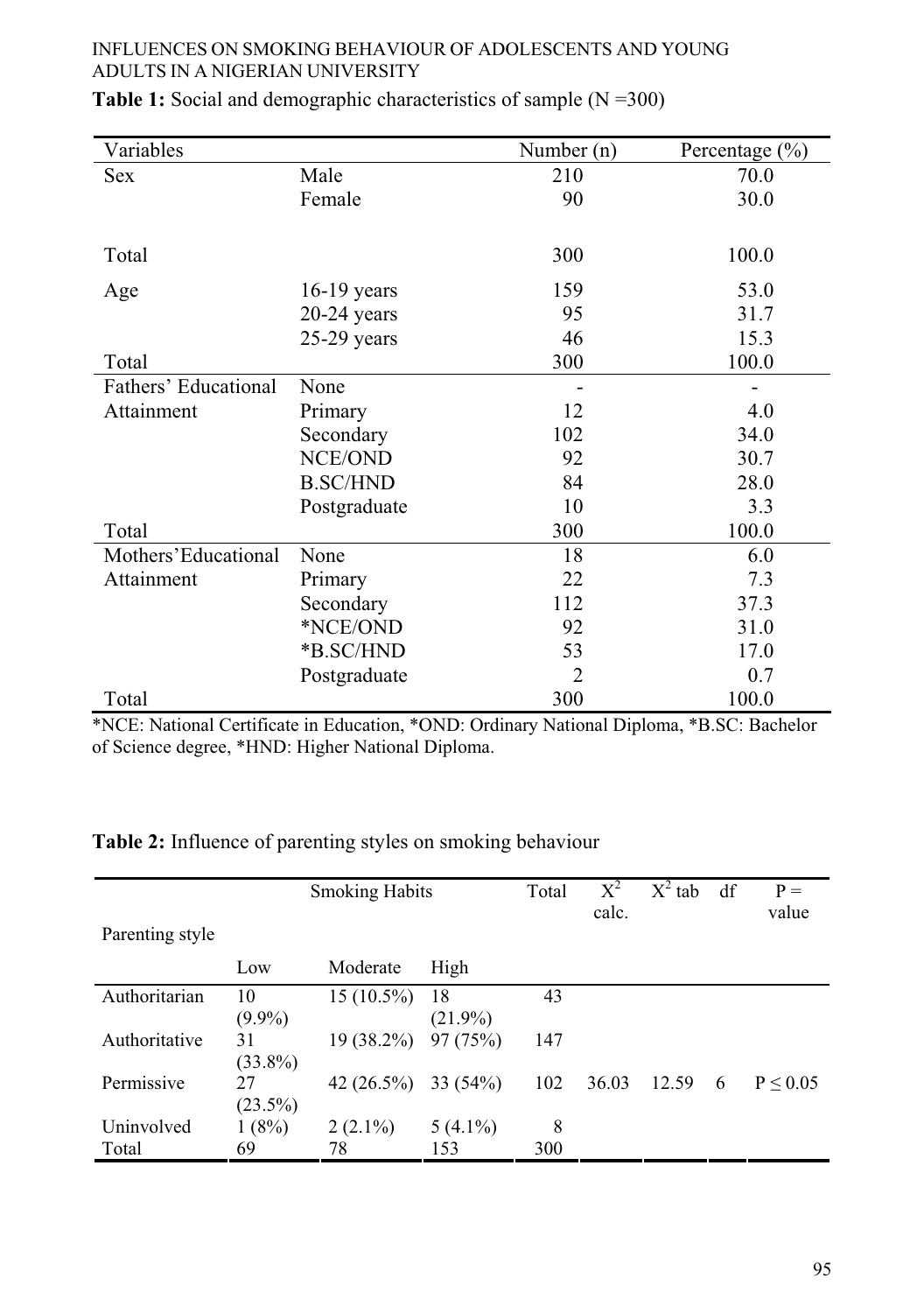### OJO, LAWANI, ADEDIGBA, NWHATOR

| Parents'     | <b>Smoking Habits</b> |              |               | Total | $\overline{\mathrm{X}^2}$ | $\overline{\mathrm{X}^2}$ | df | $P = value$ |
|--------------|-----------------------|--------------|---------------|-------|---------------------------|---------------------------|----|-------------|
| Educational  |                       |              |               |       | cal                       | tab                       |    |             |
| Attainment   | Low                   | Moderate     | High          |       |                           |                           |    |             |
| No Education | $2(4.1\%)$            | $5(4.7\%)$   | 11 $(9.2\%)$  | 18    |                           |                           |    |             |
| Primary/     | 21(37.7%)             | $29(42.6\%)$ | $114(83.6\%)$ | 164   |                           |                           |    |             |
| Secondary    |                       |              |               |       |                           |                           |    |             |
| Education    |                       |              |               |       | 60                        | 12.59                     | 6  | P < 0.05    |
| Tertiary     | $46(27.1\%)$          | $44(30.7\%)$ | $28(60.2\%)$  | 118   |                           |                           |    |             |
| Education    |                       |              |               |       |                           |                           |    |             |
| Total        | 69                    | 78           | 153           | 300   |                           |                           |    |             |

**Table 3:** Influence of parents' educational attainment and students' smoking behaviour

The third hypothesis stated that there would be a significant influence of peers on smoking behaviour of adolescents and young adults. Chi-square analysis again yielded a significant effect of this variable  $\chi^2$  (2) = 19.97, *p* < .05. As Table 4 indicates, students with low smoking

habits had 24 smokers and 45 non smokers as peers. Smokers with moderate smoking habit had higher number of smokers as peers (46) while those with high smoking habits had 102 smokers as peers and only 51 peers as non smokers.

**Table 4:** Peers' influence on students' smoking behaviour

| Students'            | Peers          | Total        | $X^2$ cal | $X^2$ | df   | $P =$ |       |
|----------------------|----------------|--------------|-----------|-------|------|-------|-------|
| Smoking<br>Behaviour | <b>Smokers</b> | Non-Smokers  |           |       | tab  |       | value |
| Low                  | $24(39.6\%)$   | $45(29.9\%)$ | 69        |       |      |       |       |
| Moderate             | 46(44.7%)      | $32(33.3\%)$ | 78        |       |      |       |       |
| High                 | 102(87.7%0)    | $51(65.3\%)$ | 153       | 19 97 | 5.99 |       | P<    |
| Total                | 172            | 128          | 300       |       |      |       | 0.05  |

## **DISCUSSION**

The results revealed that there was significant influence of parenting styles on smoking behaviour of adolescents and young adults. The highest number of smokers experienced authoritative smokers experienced authoritative parenting styles, followed by permissive then authoritarian while the uninvolved had the least. This result is inconsistent with what was found in literature. For instance, Simons-Morton, Haynie, Crump, Eitel, and Saylor (2001) findings, revealed that authoritative parenting protects against smoking and drinking.

From literature it is usually the adolescents from uninvolved parenting

style that usually engage in high smoking habits and the least percentage of smokers are from permissive parents. This finding might have cultural undertone as authoritative parents are usually disciplinarians in Africa. As established in literature, the result of this style of parenting is that the children are usually quick to react and rarely get their parents to negotiate. Probably the smoking habits exhibited by students with this kind of parenting style might be a reaction to some of such disciplines.

Furthermore this study revealed that<br>ents' educational attainment has parents' educational attainment has significant influence on smoking behaviour of the participants. The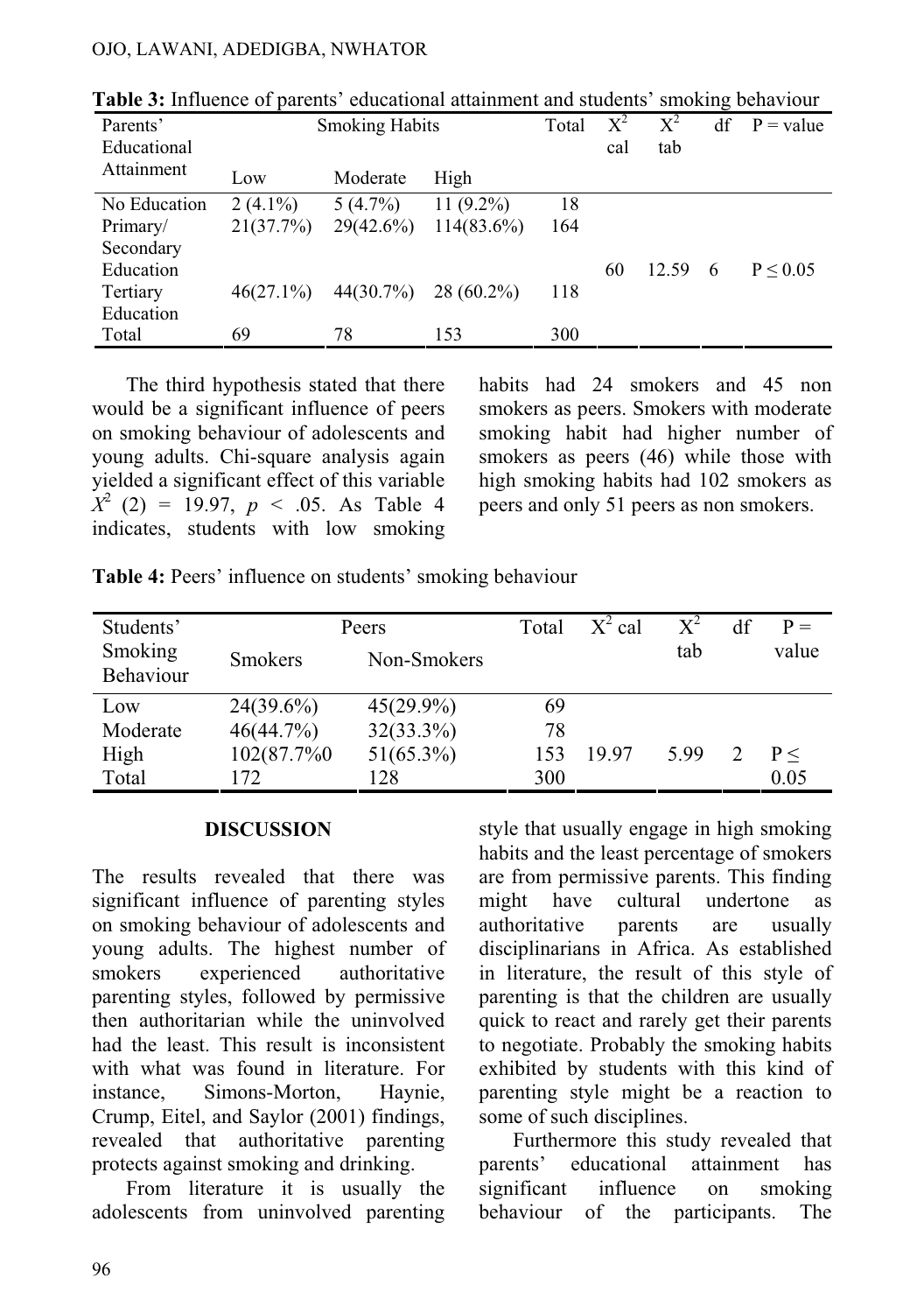findings reveal that the highest percentages of high smokers are from low educational attainment group of parents. This finding is consistent with the assertion of Shibata (1990), that parents with higher education who are in the upper class enjoyed affluent wealth and are able to brighten the educational frontiers of their children. So also those in middle class lived a moderate life while those who are poor could not meet up to the expectation of their children in terms of finances. Inadequate finances and low education are indices of social misbehaviour such as smoking.

The study also showed that adolescents and young adults can be influenced by their peers' smoking habits. This can be as a result of the flocking phenomenon where those who smoke can acquire friends that do smoke like them. A number of recommendations are emanating from this study. In the first instance, it is recommended that there should be increased parental enlightenment especially to parents with low educational attainment on how to help their children not to smoke. Secondly the influence of authoritative parenting styles on smoking need to be given wide publicity and parents encouraged to adopt appropriate parenting style. Other parents should be educated on appropriate parenting style to reduce the tendency of adolescents' and possibly young adults' engagement in smoking. Secondly, there should be school based prevention programmes and increased mass media public awareness. The programmes could include among others regular health talks about consequences and complications of smoking so that no matter the background children come from they are able to adopt healthy practices.

The findings of this research could have been influenced by the snowball sampling technique adopted in the methodology however this is not enough to invalidate the results as the use of this method is prompted by the prevailing cultural situation of the environment. Secondly some young adults included in the study might have implications for the results of this study. However they are still in part one and the information obtained from them can still be useful in designing intervention programmes for the level of students involved in the study. The age range of 25-29 years included in the study could be sources of the peer influence on the younger ones. This has not been determined therefore further studies would be needed in this area to confirm or refute this claim

## **REFERENCES**

- Ahmed F., Brown D. R., Gary L. E. & Saadatmand F. (1994). Religious Predictors of Cigarette
- Smoking: Findings for African American Women of Childbearing Age. *Behavioral Medicine, 20, 34-43.*
- Alfred, G. G., Theodore, W. R., Alan, S. N., & Palmer, T. (1990). *The pharmacological Basis of Therapeutics*,  $8<sup>th</sup>$  Ed. (pp. 545-47). New York: Pergamon Press.
- Barbosa, M. T. S., Carlini-Coltrin, B. & Silva-Filho, A. R. (1989). O uso de tabaco por estudantes de primeiro e segundo graus em dez capitais brasileiras: possíveis ontribuições da estatística multivariada para compreensão do fenômeno. *Revista de Saúde Pública, 23, 401-409.*
- Baumrind, D. (1989). Rearing competent children. In W. Damon (ed)., *Child development today and tomorrow*. San Francisco: Jossey-Bass.
- Blaize-Temple, D. and Kai Lo, S. (1992). Stages of drug use: a community survey of Perth teenagers. *British Journal of Addiction*, *87, 215-225.*
- Bothner, M.I.K., Mattsson, B., & Fridlund, B. (2002). Influences on Adolescent Smoking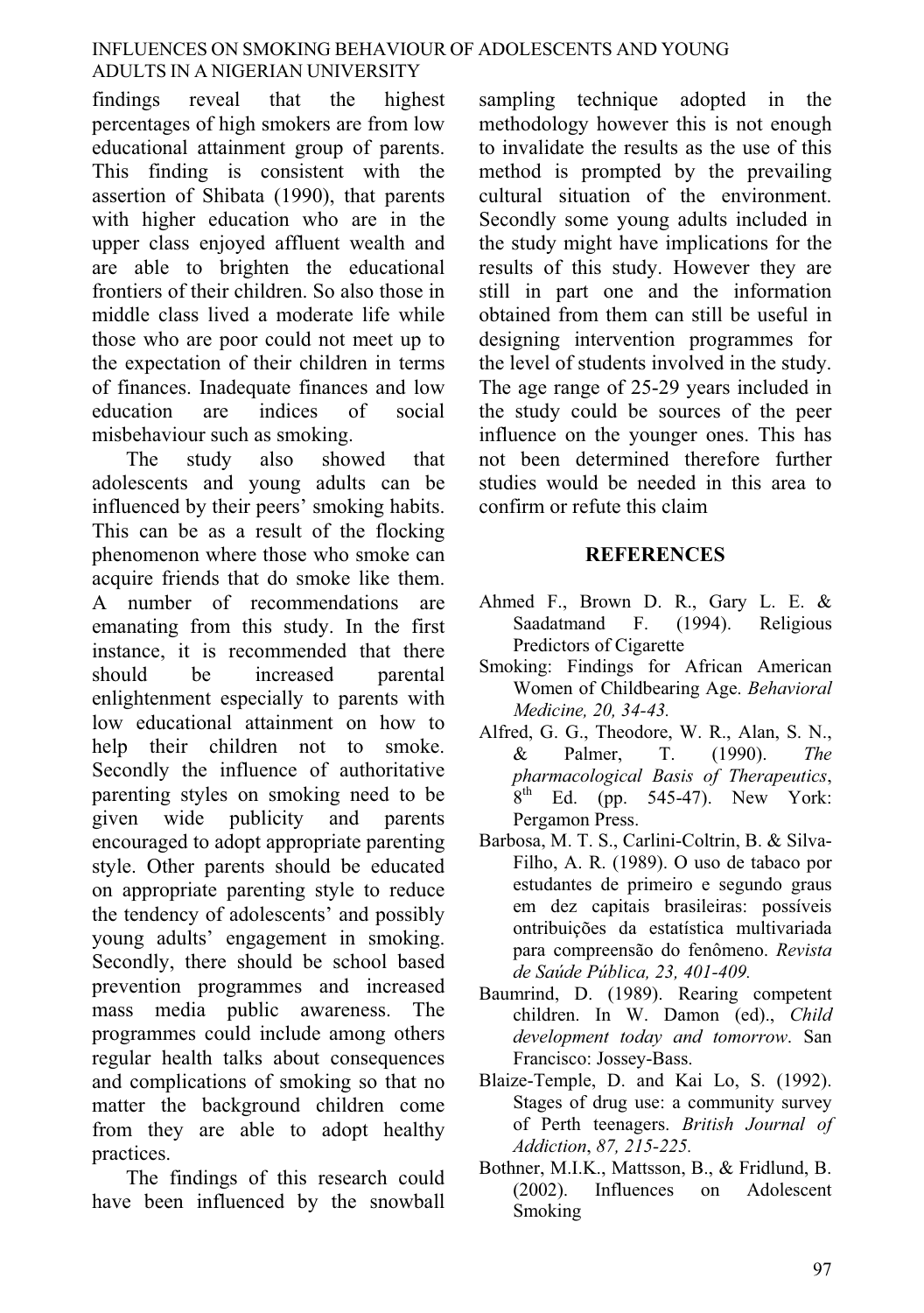- Behaviour: Siblings' smoking and norms in the social environment do matter. *Health and Social Care in the Community*, *10, (4), 213-220.*
- Castrucci, B.C., & Gerlach, K.K. (2006). Understanding the Association Between Authoritative Parenting and Adolescent Smoking. *Maternal Child Health Journal*, *10 (2): 217-224.*
- Chassin, L., Presson, C.C., Rose, J., Sherman, S.J., Davis, M.J. & Gonzalez, J.L. (2005). Parenting Style and Smoking-Specific Parenting Practices as Predictors of Adolescent Smoking Onset. *Journal of Pediatric Psychology, 30(4):333-344*.
- Darling, N. & Steinberg, L. (1993). Parenting style as context. An Integrative Model. *Psychological Bulletin*. *113, 3487-496.*
- Fakuda, N., Nakamuk, K., & Takano, T. (2005). Socio Economic Pattern of Smoking in Japan, income inequality, gender and age differences. *Annals Epidemiology 15,365-372*
- Federal Ministry of Health (2000). Training Manual on Adolescent reproductive Health and Development. *A publication of the Federal Government of Nigeria*. Abuja.
- Fergusson, D. M., Lynskey, M. T., & Horwood, L. J. (1995). The Role of Peer Affiliations, Social, Family and Individual Factors in Continuities in Cigarette Smoking between Childhood and Adolescence. *Addiction, 90, 647-659.*
- Hawkins, J.D., Catalano, R.F. & Miller, J.Y. (1992). Risk and protective factors for alcohol and other drug problems in<br>adolescence and early adulthood. adolescence and early adulthood. Implications for substance abuse prevention. *Psychological Bulletin*, *112, 64-105.*
- Horta, B. L., Calheiros, P., Pinheiro, R. T., Tomasi, E. & Amaral, K. C. (2001). Tabagismo em adolescentes de área urbana na região sul do Brasil. *Revista de Saúde Pública, 25, 159-164.*
- Huxley, R. (2005). Successful parenting tip: Anger management for families. *Parent survival*. http//www.parentsurvival.org/blog/succes sful parenting/\_archives/2005/9 (accessed 20/02/06).
- Kandel, D.B. (1996). The Parental and Peer Context of Adolescent Deviance: An algebra of interpersonal influences. *Journal of Drug Issues, 26, 289-315.*
- Karen, M. C., Brian, R. F., & David, H. (1992). Why children start smoking cigarettes: predictors of onset. *Addiction, 87 (12), 1711–1724.*
- Kouvonen A, Kivimeki M, Virtanen M, Pentti, J and Vahtera, J. (2005). work stress, smoking status and smoking intensity and observational study of 49,190 employees. *Journal of Epidmology and community health 59, 63-69.*
- Leigh, J., Bowen, S. & Marlatt, G. A. (2005). Spirituality, Mindfulness and Substance Abuse. *Addictive Behaviors, 30, 1335- 1341.*
- Malcon, M.C., Menezes, A.M.B., & Chatkin, M. (2003). Prevalência e fatores de risco para tabagismo em adolescentes. *Revista de Saúde Pública, 37, 1-7.*
- Merrill, J. C. (1994). *Substance Abuse and Women on Welfare*, New York: Center on Addiction and Substance Abuse at Columbia University.
- Muza, G. M., Bettiol, H., Muccillo, G. & Barbieri, M.A. (1997). Consumo de substâncias psicoativas por adolescentes escolares de Ribeirao Preto, SP (Brasil). I - Prevalência do consumo por sexo, idade e tipo de substância. *Revista de Saúde Pública, 31, 21-29.*
- O'Byrne, K.K., Haddock, C.K. & Poston, W.S. (2002). Parenting style and adolescent smoking. *Journal of Adolescent Health*, *30(6), 418-25.*
- Pinilla J., González, B., Barber P. & Santana Y. (2002). Smoking in Young Adolescents: An Approach with Multilevel Discrete Choice Models. *Journal of Epidemiology and Community Health, 56, 227-232.*
- Pirkle, E.C. & Richter, L. (2006). Personality, Attitudinal and Behavioral Risk Profiles of Young Female Binge Drinkers and Smokers. *The Journal of Adolescent Health: Official Publication of the Society for Adolescent Medicine, 38, 44-54.*
- Roff, L. L., Klemmack, D. L., Parker, M., Koening, H.G., Sawyer-Baker, P. &